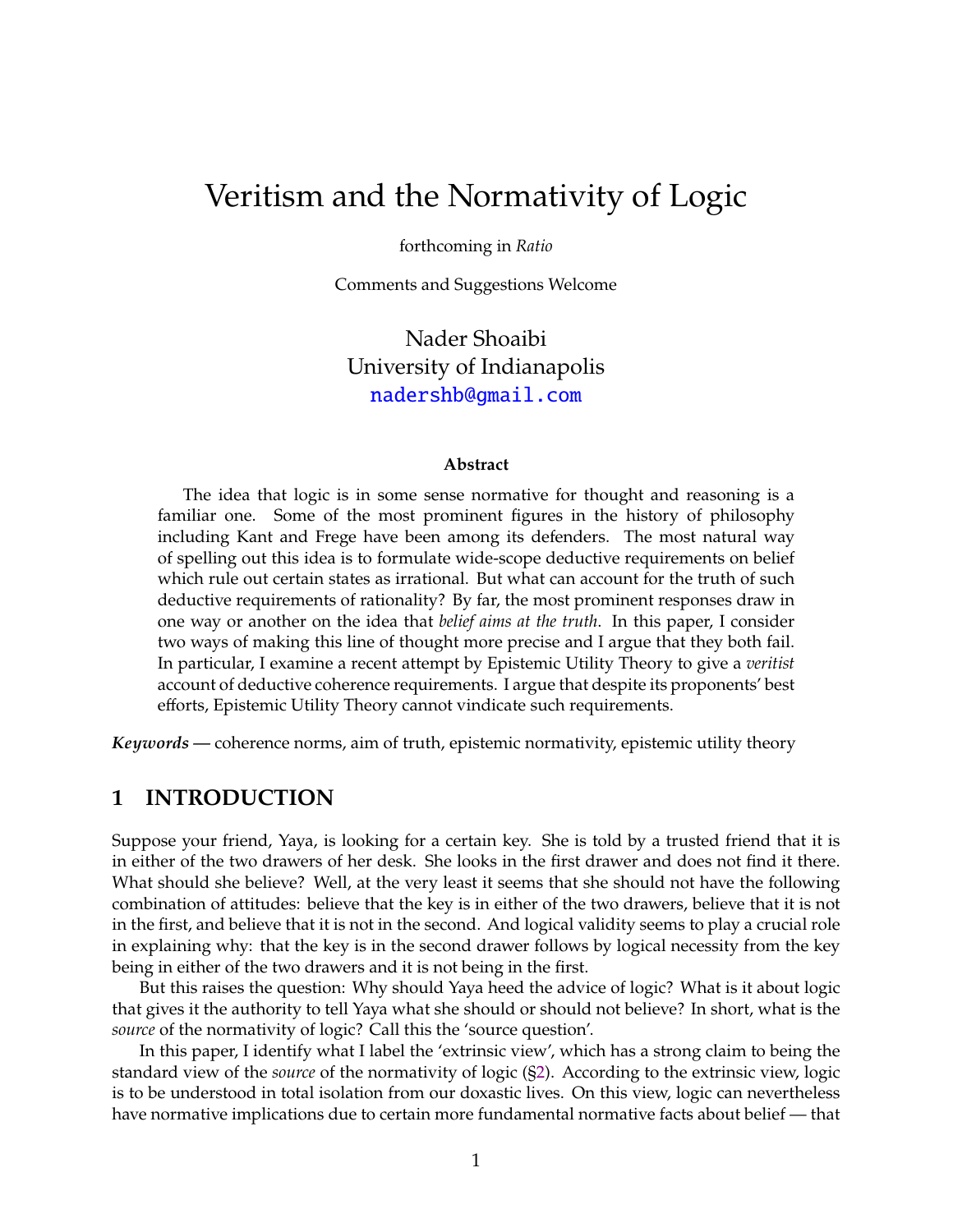<span id="page-1-1"></span>belief in some rough sense *aims at the truth*. My goal is to isolate two ways of making this rough idea more precise and argue that they both fail.

Here is the plan. After laying out the extrinsic view in [§2,](#page-1-0) I elaborate on the sense of the normativity of logic which is at issue throughout the paper in [§3.](#page-3-0) I call this the 'response-guiding' role of logic. I then identify two ways of making the basic idea behind the extrinsic view more precise in [§4.1](#page-5-0) and [§4.2.](#page-6-0) My primary focus will be on the latter, more promising account, according to which, irrationality of deductive incoherence is to be explained in terms of the notion of 'dominance' familiar from the literature on Probabilism. I argue that this account fails, because it *undergenerates* in the sense that it fails to identify all deductively incoherent states as irrational.

## <span id="page-1-0"></span>**2 THE EXTRINSIC VIEW**

It is easy nowadays to think that there is a straightforward answer to the source question. After all, the thought goes, didn't Frege teach us that logic is the science of the *laws of truth*, not the laws of 'taking-to-be-true', i.e., contingent principles governing our human psychology? According to this line of thought, our understanding of logic is wholly independent of anything that might be going on with anyone's beliefs. If there are normative implications of logic, this view holds, these should be understood on a par with the normative implications of other sciences like physics or chemistry: one ought to think in accordance with them, in so far as one aims to have true beliefs. Thus, just as a law of physics like  $F = ma$  is not itself normative but can have normative implications for someone who wants to know what the force acting on an object of mass  $m$ , moving with acceleration  $a$  is, so it is with logic. While the valid schemata of logic are themselves normatively inert, they can have normative implications if one wants to gain true beliefs and avoid false ones.<sup>[1](#page-0-0)</sup>

A proponent of this view would say that all we need in order to make sense of the normativity of logic is, to use a phrase popularized by the widely-cited but unpublished MacFarlane [\(2004\)](#page-13-0), a viable 'bridge principle' that connects logic, understood as an independent formal system, on the one hand, and normative claims about what we should or should not believe, on the other. Here is an example of a bridge principle:

(Wo-) if  $P$ ,  $Q \in R$ , then you ought to see to it that if you believe P and  $Q$ , then you do not disbelieve  $R^2$ 

Note that (Wo-) is an example of what is sometimes called a 'wide-scope' norm (or rational requirement). This is because the normative operator — in this case 'ought' — takes wide-scope over the conditional. A wide-scope norm such as (Wo-) says that logic plays its normative role not by placing restrictions on individual attitudes, but by placing global restrictions on *sets* of doxastic attitudes. It thus does not require holding any particular belief; rather it rules out certain combinations of attitudes.

While it is also possible to come up with 'narrow-scope' bridge principles, my focus here will be on wide-scope principles such as (Wo-). After all, 'coherence' is most naturally thought of as a

<sup>&</sup>lt;sup>1</sup>To be sure, there is controversy over Frege's views on these matters. I do not wish to take a stand on the interpretive question. For a defense of an interpretation of Frege along these lines, see MacFarlane [\(2017\)](#page-13-1).

<sup>&</sup>lt;sup>2</sup>where to disbelieve  $R$  is to believe not- $R$  and thus is inconsistent with suspending judgment about  $R$ . I use MacFarlane [\(2004\)](#page-13-0)'s label for this principle. It is worth noting that even thought (Wo-) is formulated with two premises, it is meant to hold generally for any number of premises. This will be significant in our discussion in [§4.1](#page-5-0) and [§4.2.](#page-6-0) The recent debate over the normativity of logic is largely about identifying the correct bridge principle. See, for instance, Steinberger [\(2017b\)](#page-14-0).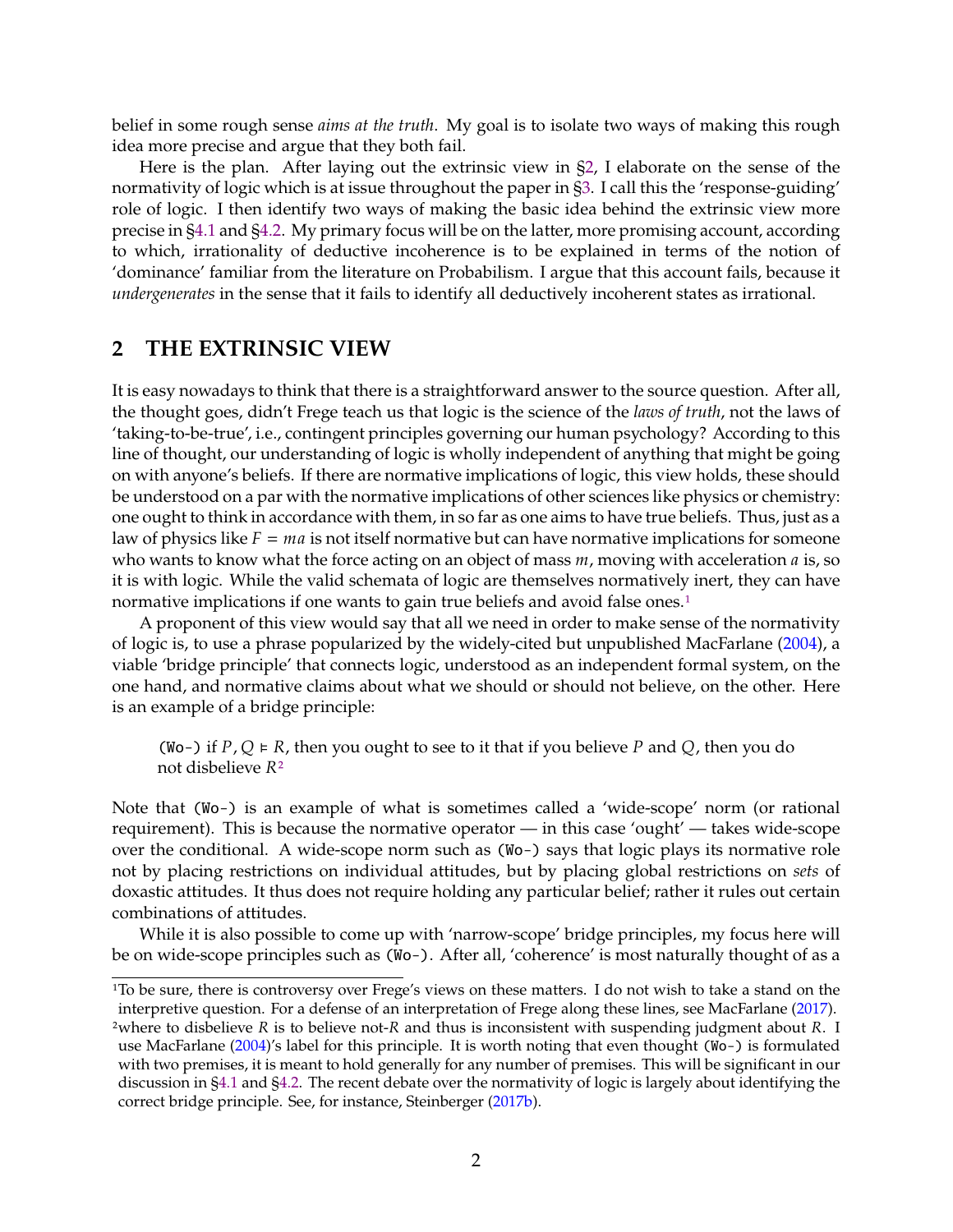<span id="page-2-0"></span>matter of global, wide-scope requirements on sets of beliefs, which govern how beliefs stand in a network of other doxastic attitudes. My aim is to explore whether we can do this thought justice in our account of the normative role of logic.<sup>[3](#page-0-0)</sup>

From this sketch, we can identify two components of the view:

- 1. Logical validity is to be defined independently of our doxastic lives.
- 2. Wide-scope coherence norms are vindicated by showing that following them contributes to some more fundamental epistemic good.

Call this the 'extrinsic view' of the normativity of logic.[4](#page-0-0)

The most prominent version of the extrinsic view places a central emphasis on *truth*. According to this version, following Tarski [\(2002\)](#page-14-1), logical validity is defined as the necessary preservation of truth in virtue of logical form. As for the second component, the idea is that logical norms have their normative implications in virtue of promoting truth as the most basic epistemic good. This latter assumption is sometimes referred to as 'veritism'.[5](#page-0-0)

Despite the initial attractiveness of the extrinsic view, I will argue that the vertisit variety is not successful. My focus will be on the second component of the view.<sup>[6](#page-0-0)</sup> I will argue that even if

<sup>3</sup>See, for instance, Easwaran and Fitelson [\(2015\)](#page-13-2) for an explicit use of 'coherence requirement' in this way. For the idea that coherence norms are in general wide-scope, see Broome [\(1999\)](#page-13-3). One might worry that focusing on wide-scope norms unduly ignores Kolodny [\(2007\)](#page-13-4)'s important contribution, which proposes that there are no such wide-scope norms, and that instead we can explain these apparent normativity of coherence norms in terms of narrow-scope which govern individual beliefs. While I have my doubts about Kolodny's view, I do not have the space to argue the point here. I will briefly return to Kolodny's alternative in [§5.](#page-11-0)

<sup>4</sup>For a recent defense of the extrinsic view see Russell [\(2017\)](#page-14-2).

<sup>&</sup>lt;sup>5</sup>See Pettigrew [\(2018\)](#page-14-3). In metaethics, views that attempt to provide means-end explanations of morality in terms of some fundamental value like the good or desirable are often labeled as 'consequentialist'. Following Berker [\(2013\)](#page-13-5), we can characterize *epistemic* consequentialism as the view that takes certain epistemic goods as fundamental and tries to account for the rationality or reasonableness of our beliefs and belief-forming processes in virtue of their *conduciveness* toward bringing about these fundamental goods (244; See also Sylvan [\(2020\)](#page-14-4) for the possibility of a non-consequentialist value monism. Thanks to an anonymous referee for drawing my attention to this possibility). There are different views about what these epistemic goods are: some count relevance or demonstrability as epistemic goods, but by far the most popular view is veritism, i.e., the view that the most fundamental good that belief aims at is truth, and that's what I will be focusing on. For more discussion see, for instance, Shah [\(2013\)](#page-14-5), McHugh [\(2011\)](#page-13-6), and Wedgwood [\(2017\)](#page-14-6). See Berker [\(2013\)](#page-13-5) for a review of how pervasive veritism is in contemporary epistemology. The extrinsic view can, thus, be understood as the marriage between the idea that logic must be defined independently of our reasoning and some version of epistemic consequentialism.

<sup>&</sup>lt;sup>6</sup>In fact, both components face fundamental challenges. Against the first component, Field [\(2015\)](#page-13-7) has argued that the truth-preservational account of logical validity fails. The details of this argument would take us far afield, but in very broad terms, his argument is meant to show that the concept of truth-preservation and our inter-theoretical concept of validity come apart and so the latter cannot be defined in terms of the former. And similarly, Bledin [\(2014\)](#page-13-8), following Yalcin [\(2007\)](#page-14-7), argues that, given our best account of indicative conditionals, certain licit cases of *Modus Ponens* would count as invalid. Even at this level of generality, however, we can see that a Field-style argument cannot conclusively reject the extrinsic view as it leaves open the possibility that there are alternative ways of defining the notion of validity that could ultimately succeed. Indeed, the expressed aim of Bledin [\(2014\)](#page-13-8) is to advocate an alternative definition of validity in terms of preservation of *acceptance at an information state* (the informational notion of validity for short) as opposed to preservation of truth. Even if we find counterexamples against this alternative (as Santorio [\(2018\)](#page-14-8), for instance, has recently attempted), this does not rule out the possibility that we might make yet other modification that would handle these new counterexamples.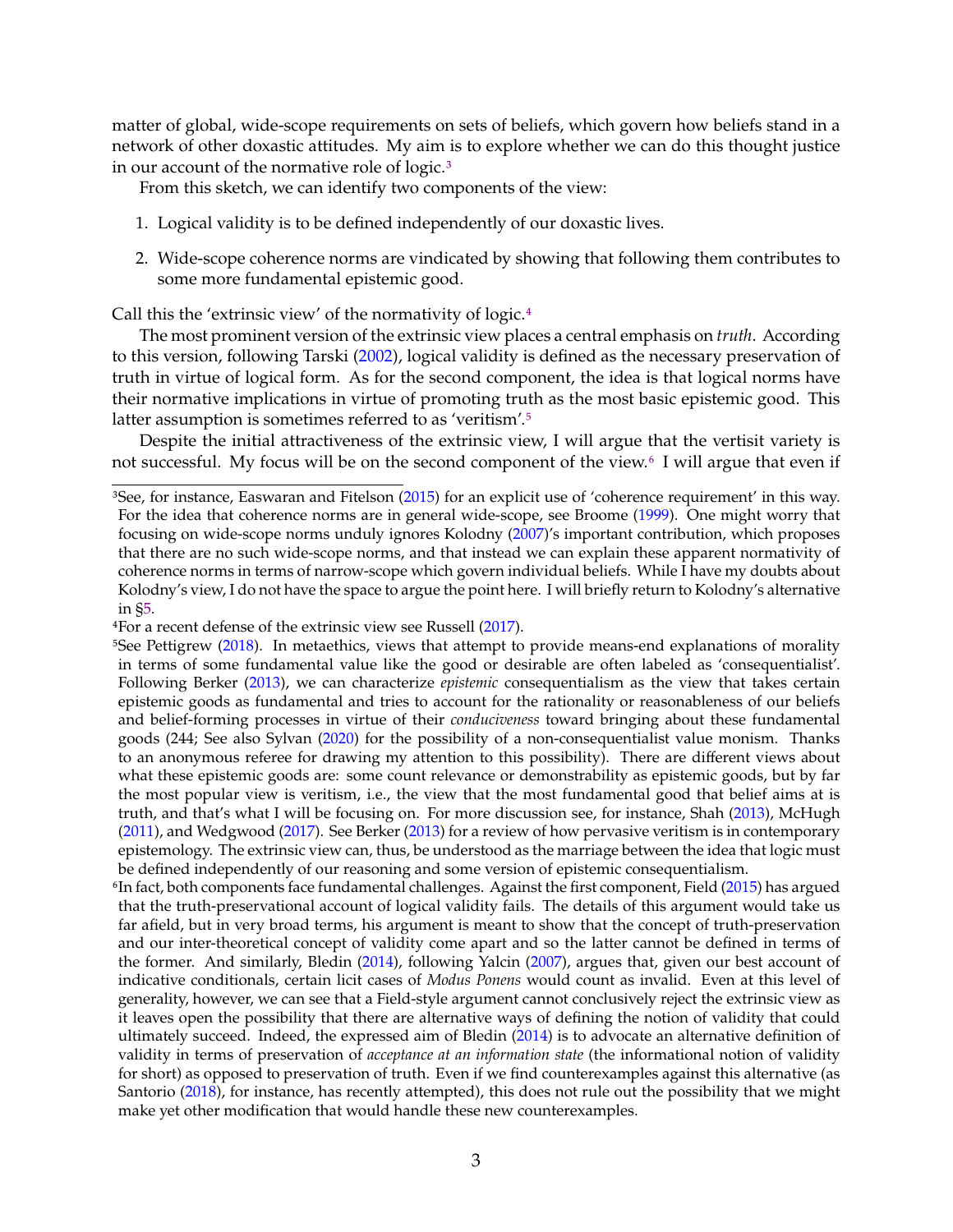<span id="page-3-1"></span>we can define logical validity in completely independent terms from our doxastic lives, the veritist version of the extrinsic view has trouble fully accounting for the normative role of logic.

#### <span id="page-3-0"></span>**3 RESPONSE-GUIDANCE**

Before we begin, I should say more about what I have been calling the 'normative role of logic'. There are at least two paradigmatic cases which illustrate the specific idea I have in mind. By looking at these cases, my hope is that we can isolate a distinctive sense in which logic can play a normative role.

The first is *first-personal* deliberation. The original example involving Yaya is an instance of such a case. When Yaya wonders about where the key is, it seems that the logical relation between her current and possible beliefs plays a crucial role. In particular, it seems that logic can tell her that she should not hold on to her beliefs and also believe that the key is not in the drawer.<sup>[7](#page-0-0)</sup> This manifests itself in Yaya's resistance to believe that the key is not in the drawer, and her correctly pointing out the logical relations if there is a question about her response. In this way, we might say that logic helps to *guide* Yaya's deliberation about what to believe.

It is important to note that there is nothing in this idea that rules out something getting in the way of Yaya reasoning correctly: perhaps she is distracted or just not paying attention. In such cases, she would not be so guided and to that extent we might say that there is a defect in her belief system. But in cases where there are no such defects, logic seems to play a distinctive normative role in guiding her in her deliberations about what to believe.

It seems plausible to say that logic plays its response-guiding role through Yaya's 'grasp' of the logical relations. We must be careful, however, not to invite a charge of over-intellectualization. To be sure, what the grasp of the logical relations consists in cannot amount to an *explicit* belief that one holds. For, in that case, the kind of explanation that I have in mind would not be available in most cases. For one thing, most people have no formal education in logic, and even if they do, they do not seem to exploit it in their ordinary deliberation about what to believe. For another, if we assume that the grasp of the principles requires an explicit belief, then in cases where one is distracted or just does not see the logical relation or its relevance, it would seem that one would not count as grasping. But one's being distracted or inattentive is no reason to think that logical norms do not have application. The idea behind requiring a 'grasp' of the logical principles, then, should be construed in a way that make it possible for one to grasp and yet fail to conform to the norms. We might hope to achieve this by developing an account according to which the grasp amounts to some kind of *implicit* belief, which would then make the normative explanation that I have in mind possible.<sup>[8](#page-0-0)</sup>

<sup>7</sup>Needless to say, one's view on what logic tells Yaya will depend on which bridge principle one endorses. I deliberately frame things here with (Wo-) in the background, but the point I am making does not assume it. In particular, I want to remain neutral about whether perhaps a stronger principle could work better in cases of first-personal deliberation.

<sup>&</sup>lt;sup>8</sup>Arguably we need to say something stronger here. It might be that in light of the lesson from Carroll [\(1895\)](#page-13-9)'s famous discussion of deductive inference we have to make room for a notion of 'grasp' that is more radically different from *belief*. So, we might say that in order for the grasp of the logical laws to play a role we must have some kind of know-how whose content is not the sort of thing that serves as another premise in a syllogism. For discussion see Ryle [\(1946:](#page-14-9)VII). There are roughly two ways in which I think this suggestion might unfold: first, we might think that the know-how is of general rules of inference which get implemented in particular cases of inference, or, alternatively, we might construe the know-how as an ability to make particular moves and view logic as a theoretical framework that seeks to systematically study our particular practices. The latter is the kind of 'conventionalism' which, according to Warren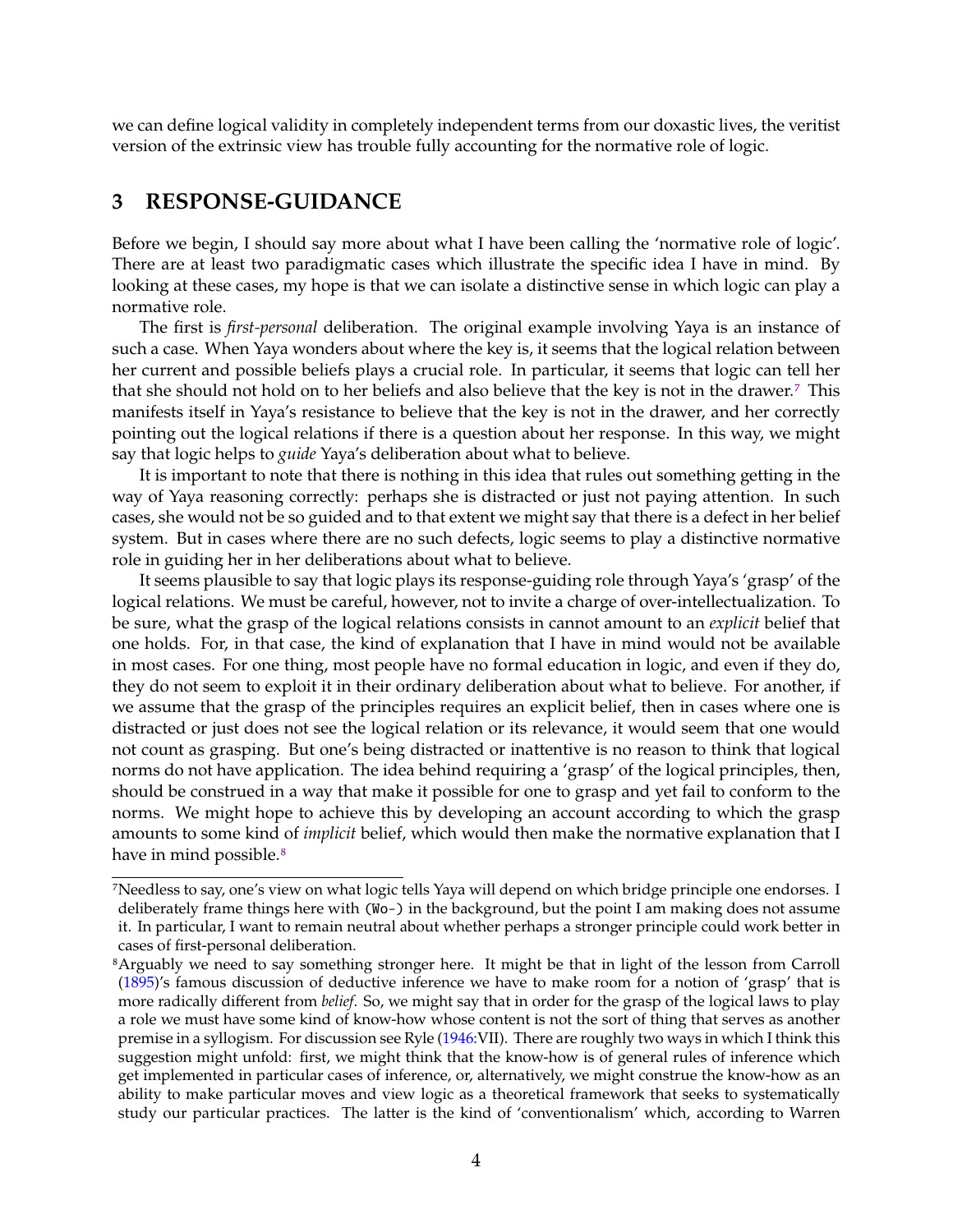<span id="page-4-0"></span>The other paradigmatic case which illustrates the response-guiding role of logic is what we might label 'constructive *third-personal* advice'. Suppose despite seeing that the key is not in the first drawer and having been told by a trusted friend that it is in either of the two drawers, Yaya still wonders where to look for the key. Observing Yaya, one can advise her to look in the second drawer. But notice that one can do so in one of two ways: either because one knows that the key is in the second drawer (by inference or observation); or because one knows that the key is in the second drawer *and* that Yaya is in a position to realize this. It is the second of these two ways which I am calling constructive advice. In such cases, one takes the advisee to have everything she needs in order to realize where the key is. Thus, for instance, one can tell her: 'Yaya, didn't you just look in the first drawer? And isn't it true that if it is not there, it has to be in the second drawer? . . . Don't you think that you should look in the second drawer?'[9](#page-0-0)

I call these cases of *constructive* advice, because the advice is given with the perspective of the agent in mind; the adviser tells the advisee what to believe given what *she* is in a position to know. In this way, this kind of advice is constructive in that it is typically meant to help the advisee see the right conclusion rather than revealing the conclusion without an accompanied rationale.

I am going to assume that these cases are sufficient to illustrate the basic idea of response-guiding role. In the next two sections, I argue that *if* logic plays this kind of role, then the variations of the extrinsic view which I will isolate must be rejected because they cannot account for this role. Before getting to the argument, however, there might be some reservation about the antecedent of that conditional, namely, that logic does play any such role. So, allow me to briefly say a few words about that.

One might suggest that the 'normative' role that logic plays is, to use a phrase used by Kolodny [\(2005\)](#page-13-10), merely *classificatory*, helping us to categorize beliefs or constellations thereof as good or bad. On this view, logic gives us a set of norms or standards by which we can evaluate or assess beliefs or bits of reasoning from a third-personal perspective. A quick example helps to illustrate the idea of classificatory norms. Consider a toaster. Arguably, it is possible to derive what it is to be a good toaster from the function of a toaster, and from this we can construct ought-claims about toasters: that, for instance, toasters ought to toast bread. Obviously, however, there is no suggestion that these ought claims figure in any way in the operation of the toasters or, even more absurdly, that they can be used to give toasters constructive advice.

I do not deny that logic may play a classificatory role as this suggestion proposes: logic does seem to provide us with standards of evaluation according to which we might assess and criticize each other and constellations of beliefs, assertions, etc. However, what I am keen on pressing here is that, as the cases above illustrate, there seems to be more to the normative role that logic plays, and my hope is to explore what this idea would entail if we took it seriously.[10](#page-0-0)

[<sup>\(2017\)</sup>](#page-14-10), Quine [\(1936\)](#page-14-11)'s famous arguments leaves open as a live possibility. I am attracted to this alternative, but cannot argue the point here. For a criticism of the 'know-how' proposal, see Besson [\(2019\)](#page-13-11).

<sup>9</sup>Strictly speaking the advice may have to be something more like 'So, whatever you do you should not believe that the key is not in the second drawer' to fit with our wide-scope working bridge principle, (Wo-). The plausibility of the more positive advice might be due to the particular features of this example. I ignore this complication here.

 $10$ See Wallace [\(2011\)](#page-14-12) for a similar claim against Thomson [\(2008\)](#page-14-13). Needless to say, the debate between Wallace and Thomson is not about the normativity of *logic* specifically, but rather normativity in general. See also (Kolodny [2005,](#page-13-10) 555).

For further discussion on the different roles that logic plays, see Steinberger [\(2017a,](#page-14-14)[b\)](#page-14-0).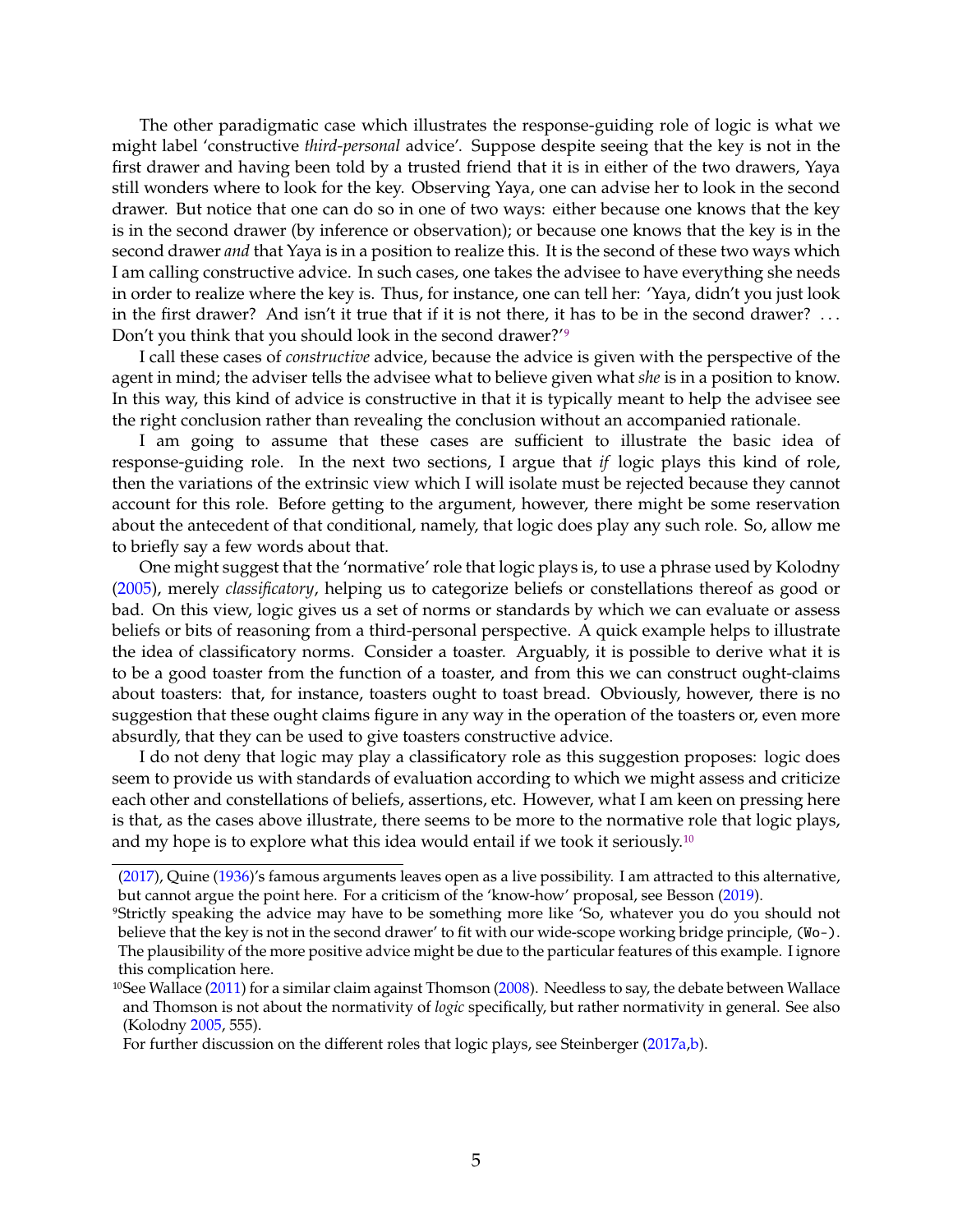### <span id="page-5-1"></span>**4 EXPLAINING THE NORMATIVITY**

### <span id="page-5-0"></span>**4.1 Take 1 - Guaranteed Inaccuracy**

So far we have seen that the extrinsic view wants to explain the normativity of a structural deductive norm such as (Wo-) in terms of the broad aim of truth for belief. But how exactly is that account supposed to go? In this and the next sections, I will isolate two ways of making that rough idea more precise and argue that neither can account for the response-guiding role of logic.

As a reminder, here is what (Wo-) says:

(Wo-) If  $P$ ,  $Q \in R$ , then you ought to see to it that if you believe P and Q, then you do not disbelieve R.

For ease of presentation, I proceed as if the widely accepted (Wo-) is the correct bridge principle.<sup>[11](#page-0-0)</sup> My argument in the following sections, however, does not depend on this assumption. What is required is that the correct bridge principle be a wide-scope deductive norm which rules out a combination of attitudes as *all things considered* irrational.<sup>[12](#page-0-0)</sup><sup>,[13](#page-0-0)</sup>

(Wo-) rules out being in the following doxastic state: believing the premises of a valid argument while disbelieving its conclusion. Let us use the term 'inaccurate attitude' for either a belief in a falsehood or a disbelief in a truth. The first way of making the extrinsic view more precise begins with the observations that the state ruled out by (Wo-) is *guaranteed* to involve at least one inaccurate attitude. Someone who believes the premises and disbelieves the conclusion of a valid argument cannot possibly get everything right about the world, *no matter how the world actually is*. And this seems to be something that one can know *a priori* without any concern about how the world actually is.

(Wr-) If P, Q  $\in$  R, then you have a reason to see to it that if you believe P and Q, then you do not disbelieve R.

(Wr-) might seem like a more plausible principle because it allows for the reasons provided by logic to compete with other reasons that tone might have in a particular circumstance. In particular, the more general version of (Wr-) with indefinitely many premises does not have the unintuitive consequences that, as we shall see shortly, the general version of (Wo-) has in Preface cases. However, as Broome [\(1999\)](#page-13-3) has observed, the logic's deductive requirements do seem to place a much stronger normative claim on us: 'The relation between believing p and believing q is strict. If you believe p but not q, you are definitely not entirely as you ought to be' (406, quoted in MacFarlane [\(2004\)](#page-13-0)). If this is right, then the more slack (Wr-) would not be an acceptable bridge principle. I agree with MacFarlane here that perhaps in light of the Preface cases we find that we have to accept something like (Wr-), but that we must first exhaust all our options in regard to a strict principle such as (Wo-).

<sup>&</sup>lt;sup>11</sup>MacFarlane [\(2004\)](#page-13-0) ultimately ends up endorsing this principle. For other endorsements see Beall and Restall [\(2006\)](#page-13-12), Broome [\(2005\)](#page-13-13), and Field [\(2015\)](#page-13-7).

<sup>&</sup>lt;sup>12</sup>This means that (Wr-), the principle which replaces the strict normative operator in (Wo-) with 'have reason to' operator, is not targeted by my argument:

<sup>13</sup>In light of our interest in the response-guiding role of logic, one might be inclined to opt for the 'k' variants of the bridge principle, where, in MacFarlane [\(ibid.\)](#page-13-0)'s terminology, 'k' is an attitudinal qualifier that attached to the antecedent of the top-most conditional. Thus, for instance, (Wo-k) reads: 'If one knows that  $P$ ,  $Q \in R$ , then you ought to see to it that if you believe P and Q, then you do not disbelieve  $R'$ . However, if, as I suggested before, the sense of 'grasp' that is necessary should be understood in terms of an 'implicit' belief (or even some sort of 'know-how'), then this addition would seem to be at best redundant or at worst a mistake.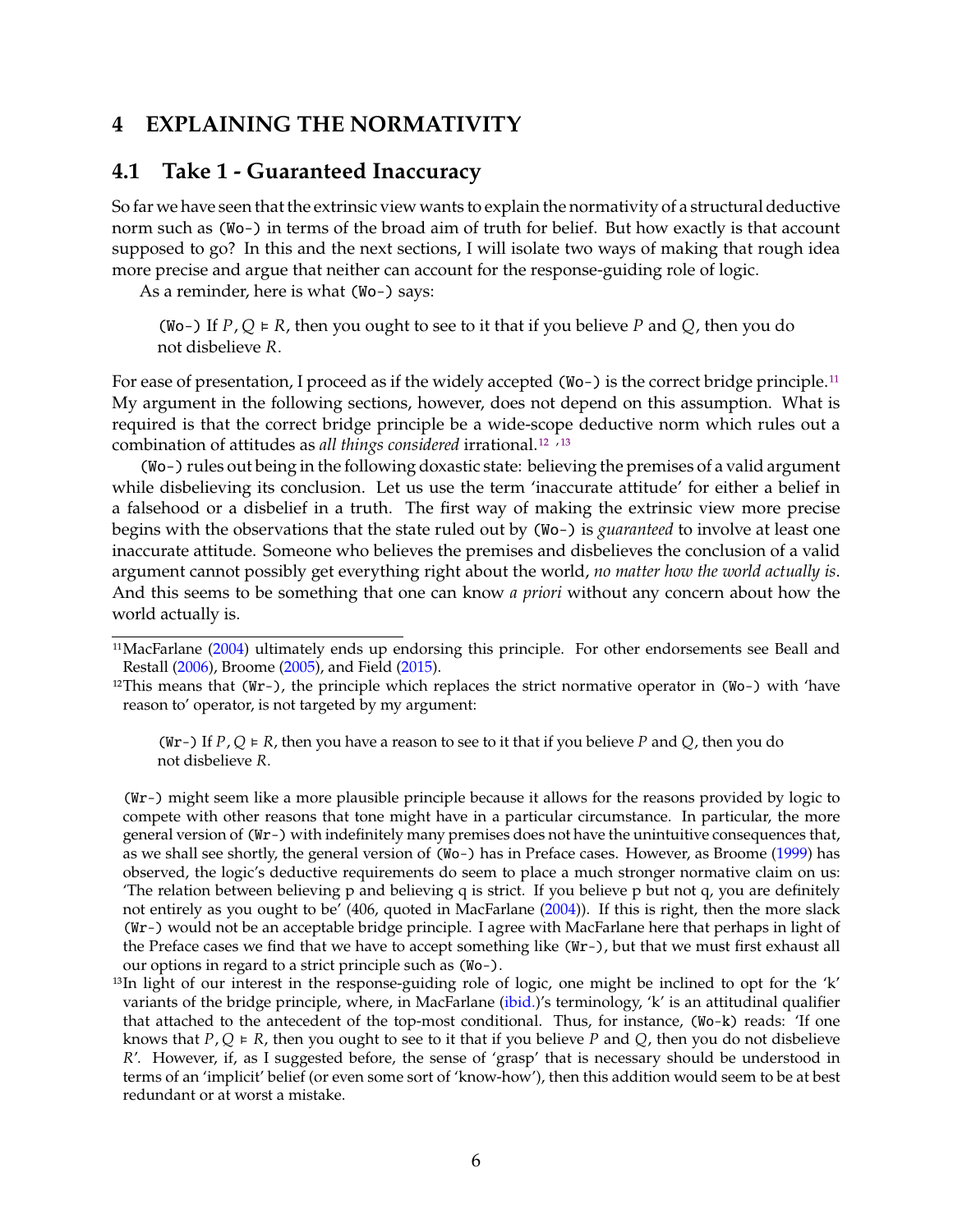<span id="page-6-1"></span>According to the first way of making the extrinsic view more precise, then, we can get a vindication of (Wo-) if we assume the following principle of doxastic rationality:

No GUARANTEED INACCURATE ATTITUDE (NGIA): A state that is guaranteed to involve an inaccurate attitude is irrational.[14](#page-0-0)

Unfortunately, however, (NGIA) is simply too strong. For there are familiar contexts in which one can rationally hold attitudes which are guaranteed to be inaccurate. The most famous cases of this phenomenon are the so-called Preface and Lottery Paradoxes.

Let us focus on the Preface. Consider a scientist who does some careful fieldwork and writes a book with her findings, endorsing everything she writes in the book. However, reflecting on her work in the preface of the book, as any responsible scientist would admit, she claims that at least one of the things that she says in the book is false. Thus, she explicitly endorses the negation of the conjunction of the things that she already endorses in the book. Now, supposing that her endorsements are true expressions of her full beliefs, she is guaranteed to have a false belief. And yet it appears that there is nothing irrational about what she does.<sup>[15](#page-0-0)</sup>

I think that the Preface is enough to show that (NGIA) is false. In fact, one might be inclined to think that it undermines the very idea of deductive coherence norms, since it shows that a generalized version of (Wo-) with many premises cannot be true.[16](#page-0-0)

It might thus be suggested that (NGIA) should be restricted to apply only to arguments with a few (say, less than 3) premises. This, however, would seem to be an *ad hoc* restriction as there does not seem to be any independent reason to accept it. And, in any case, as we shall see in the next section, the second attempt at making the extrinsic view more precise has an elegant way of building this restriction in.

#### <span id="page-6-0"></span>**4.2 Take 2 - Dominance**

This brings us to the second, more promising attempt at making the extrinsic view more precise. The basic idea is this: Instead of identifying irrational states by appeal to some property of an individual state, we can have a *comparative* principle of rationality which identifies an irrational state by comparing it to other states that one might be in with respect to how well they accurately

<sup>&</sup>lt;sup>14</sup>I am using a fairly standard notion of 'doxastic rationality' here, which primarily applies to states. I assume that, in addition, the proponent of the extrinsic view holds that in general we *ought* to avoid being in an irrational state. Needless to say, this raises the question of how exactly this connection is to be established. However, I am focusing on a different question here: even supposing that the proponent of the extrinsic view can get an ought-claim from principles of doxastic rationality, can we trace the normativity of *logic* back to these principles? So, in what follows, I will move freely between 'state S is irrational' and 'one ought to see to it that one is not in  $S'$ .

<sup>&</sup>lt;sup>15</sup>It is important to note that the Bayesian approaches, e.g., Christensen [\(2005\)](#page-13-14), reject this way of describing the case because they hold that the proper attitudes of the scientist are not full beliefs, but degrees of belief; and that these have their own coherence requirements (e.g. the Kolmogorov axioms). According to these approaches, even though the contents of the scientist's beliefs would be contradictory if we took the attitudes to be full beliefs, because the scientist actually only has degrees of belief or credences and these obey the Bayesian axioms, there is no incoherence in the scientist's attitudes. The scientist can perfectly well have high credence in all the propositions while also having a high credence in the negation of their conjunction. For my purposes, I will not engage with this view because I share Kolodny [\(2007\)](#page-13-4) and Easwaran and Fitelson [\(2015\)](#page-13-2)'s intuition that there is a useful notion of full belief that we (ineliminably) take advantage of all the time.

<sup>16</sup>As I noted in footnote [2,](#page-1-0) even though (Wo-) is formulated with 2 premises, it is meant to hold generally with many premises. And the Preface is clearly a problem for this generalized version.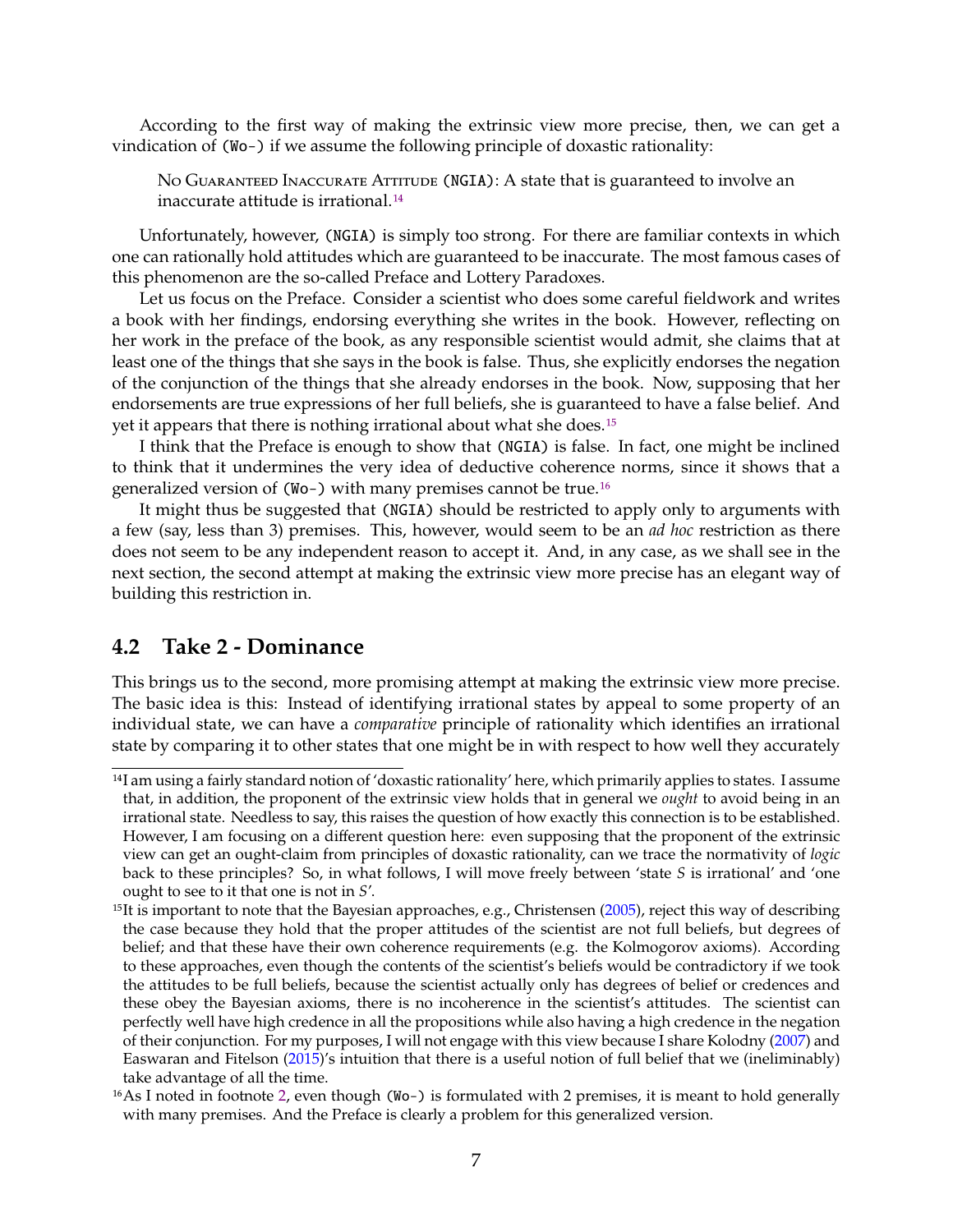<span id="page-7-0"></span>represent the world. A natural way of developing this is to say that rationality minimally requires something like avoiding a state that is guaranteed to be worse off than some other state one can be in.[17](#page-0-0)

Epistemic Utility Theory (EUT) gives us the tools to formulate this sketch more precisely.<sup>[18](#page-0-0)</sup> According to EUT, we can assign 'utilities' or 'scores' to the attitudes that we take towards a proposition as a function of whether the proposition is true or false. Because this is a version of veritism, these utilities are functions of the truth value of a given proposition. A utility function  $(eu)$  maps the truth value of a proposition and the agent's doxastic attitude toward that proposition (belief, disbelief, or suspension) to one of the three values for getting the facts right  $(R)$ , wrong  $(-W)$ , or neither (0): *eu* : {*t*, *f*} × {*B*, *D*, *S*} → {*R*, -*W*, 0}. Plausibly the function should be defined such that true beliefs and false disbeliefs (i.e., accurate attitudes) have the same positive value, namely, R; suspension of belief gets a value of 0 no matter what the truth value; and, false beliefs and true disbeliefs (i.e., inaccurate attitudes) have the same disvalue, namely, -*W*.

$$
\begin{cases} e u(t, B) = e u(f, D) = R \\ e u(t, S) = e u(f, S) = 0 \\ e u(f, B) = e u(t, D) = -W \end{cases}
$$

J.

A doxastic state, as before, is a set of doxastic attitudes (belief, disbelief, or suspension). We can represent this with a function (a belief function) that takes the set of propositions which the agent entertains to the set of our three doxastic attitudes:  $\{B, D, S\}$ . Using the above utility function, then, we can define an additive function that sums the utilities of all the attitudes in a state for any given possible world to generate an overall score for the state.<sup>[19](#page-0-0)</sup> This gives us a precise measure with which to compare doxastic states.

Given this machinery, let us look at a simple example. Suppose  $P$  entails  $Q$ . Looking at the truth table for these two sentences, we have three possible truth value assignments. Since there are three possible attitudes — belief, suspension, and disbelief — there are 9 different states one can be in with respect to  $P$  and  $Q$ . Let us focus on the case of the combination that (Wo-) rules out, namely, to believe  $P$  and disbelieve  $Q$ . Call this state  $s$ . We have the following table for the utilities in each of the possible worlds:

| $\bm{P}$ | S        | $s^*$    |
|----------|----------|----------|
|          | $R-W$    | 0        |
|          | $-W-W$   | O        |
|          | $-W + R$ | $\theta$ |
|          |          |          |

Now given two fairly innocuous assumptions we can see why we should see to it that we are not in  $s$  as (Wo-) recommends: First, a weak conservatism about epistemic value:  $R < W$ .<sup>[20](#page-0-0)</sup>

<sup>&</sup>lt;sup>17</sup>This idea is familiar from Bayesian epistemology. The so-called 'dominance argument' has been famously used, for instance, to defend Probabilism — the view that the credences in a rational credal state must be consistent with the probability axioms (See Joyce [\(1998\)](#page-13-15); see also Pettigrew [\(2018\)](#page-14-3) for further applications and references). See Easwaran [\(2016\)](#page-13-16) and Easwaran and Fitelson [\(2015\)](#page-13-2) for a survey and application in the case of coherence norms for full beliefs.

<sup>&</sup>lt;sup>18</sup>My discussion here is based on Pettigrew [\(2017\)](#page-14-15), which contains numerous references on the current research in the area.

<sup>&</sup>lt;sup>19</sup>There are other ways of aggregating the scores for a state. The additive function, however, is by far the most intuitive. So, I will assume it for my purposes here. I believe that nothing in the argument hinges on this assumption.

<sup>20</sup>The notion conservatism here should not be confused with other uses – for instance, as used in Christensen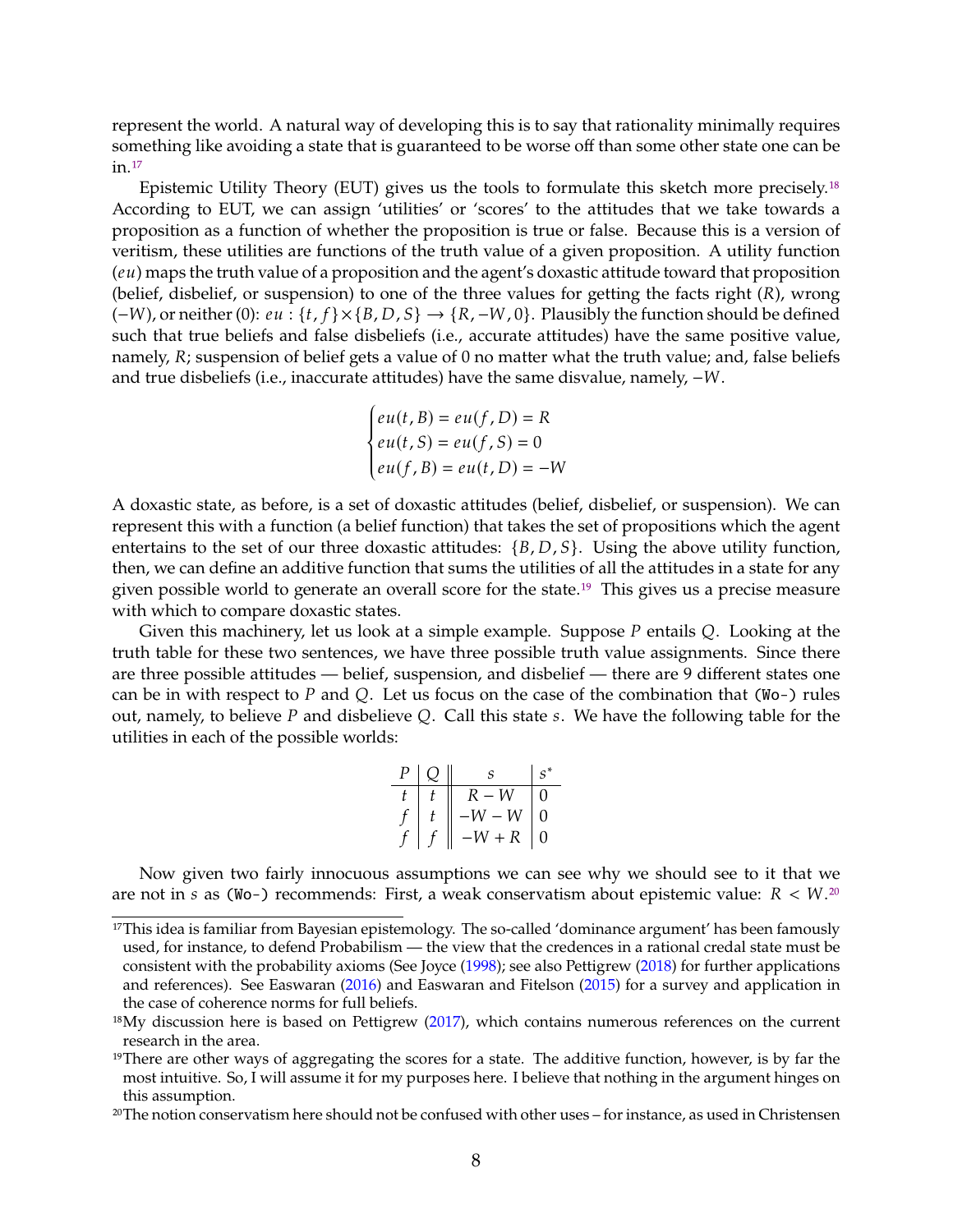This says that the disvalue of getting things wrong outweighs the value of getting things right. Intuitively, weak conservatism errs on the side of avoiding getting things wrong since, according to conservatism, that is more costly than the benefits of getting things right.

The second assumption we need in order to vindicate (Wo-) is the following plausible principle of rationality:

No Strict Dominance (ND): A state that is *strictly dominated* by another state the agent can switch to is irrational;<sup>[21](#page-0-0)</sup>

where the notion of *strict domination* is defined as follows:

Some state *x* is strictly dominated by another state *x'* if and only if one can do better in every possible world by switching to  $x'$  <sup>22</sup> in every possible world by switching to  $x'^{22}$  $x'^{22}$  $x'^{22}$ 

With the first assumption in place, we can see that the utility assigned to state  $s$  will be negative at every possible world. But that would mean that s is strictly dominated by the state of suspension of belief on both propositions, no matter what. For this state (call it s<sup>\*</sup>) gets the value of suspension<br>which is always 0 in every possible world. Thus, the agent would be doing better with respect which is always 0 in every possible world. Thus, the agent would be doing better with respect to the utility score in every possible world if she suspends her belief in both  $P$  and  $Q$ . From the second assumption, it follows that s is an irrational state to be in. Thus, we have a vindication of (Wo-) in the single-premise case: To be in the state that (Wo-) rules out, namely, to believe  $P$  and disbelieve Q is to be in a state in which one is *guaranteed* to do worse with respect to the utility score than some other state.

We thus seem to have a position which the proponent of the extrinsic view can happily occupy. When we deliberate about what to believe or when we try to give constructive advice, we must make sure to avoid the state of believing the premises of a valid argument and disbelieving the conclusion, because there is some other state one can adopt, regardless of how the world actually is, which does better with respect to accurately representing the world.

Note that because (ND) is weaker than (NGIA) it can handle the Preface cases with no problem. (ND) counts a state of believing the premises of a valid argument and disbelieving its conclusion as irrational only if the disvalue of getting things wrong outweighs the sum of the values of getting things right. We saw this in the form of the assumption that  $R < W$  in the simple case of a single-premise argument. When we move from the single to multi-premise cases, the requirement would be  $nR < W$ , where *n* is the number of premises involved. What this means is that once  $n$  is large enough, as, for instance, in Preface cases, the condition  $nR < W$  ceases to hold and so (ND) would not count the state of believing the premises and disbelieving the conclusion as irrational. So, (ND) manages to vindicate (Wo-) (assuming  $2R < W$ , since (Wo-) is formulated for 2 premises), without vindicating the generalized multi-premise version, which, as we have seen, would be implausible in light of the Preface cases.

I shall argue, however, that (ND) is *too* weak, because even in 2-premise cases (and assuming  $2R < W$ ), it fails to count all cases of deductive incoherence as irrational. As we go through the

[<sup>\(1994\)</sup>](#page-13-17), which characterizes it as the idea 'that an agent is in some measure justified in maintaining a belief simply in virtue of the fact that the agent has that belief' (69).

<sup>21</sup>The proviso 'can switch to' is necessary because of the kind of principle we are interested in, namely, a *deliberative* one (See [§3\)](#page-3-0). I will return to this point below.

<sup>&</sup>lt;sup>22</sup>There are variations on the basic formula here. For instance, 'weak dominance' says that x is weakly dominated by  $x'$  if and only if  $x'$  is epistemically accessible and one can do better or equally in every nossible world by switching to  $x'$ . Since my discussion below does not depend on these variations I will possible world by switching to  $x'$ . Since my discussion below does not depend on these variations, I will impre them ignore them.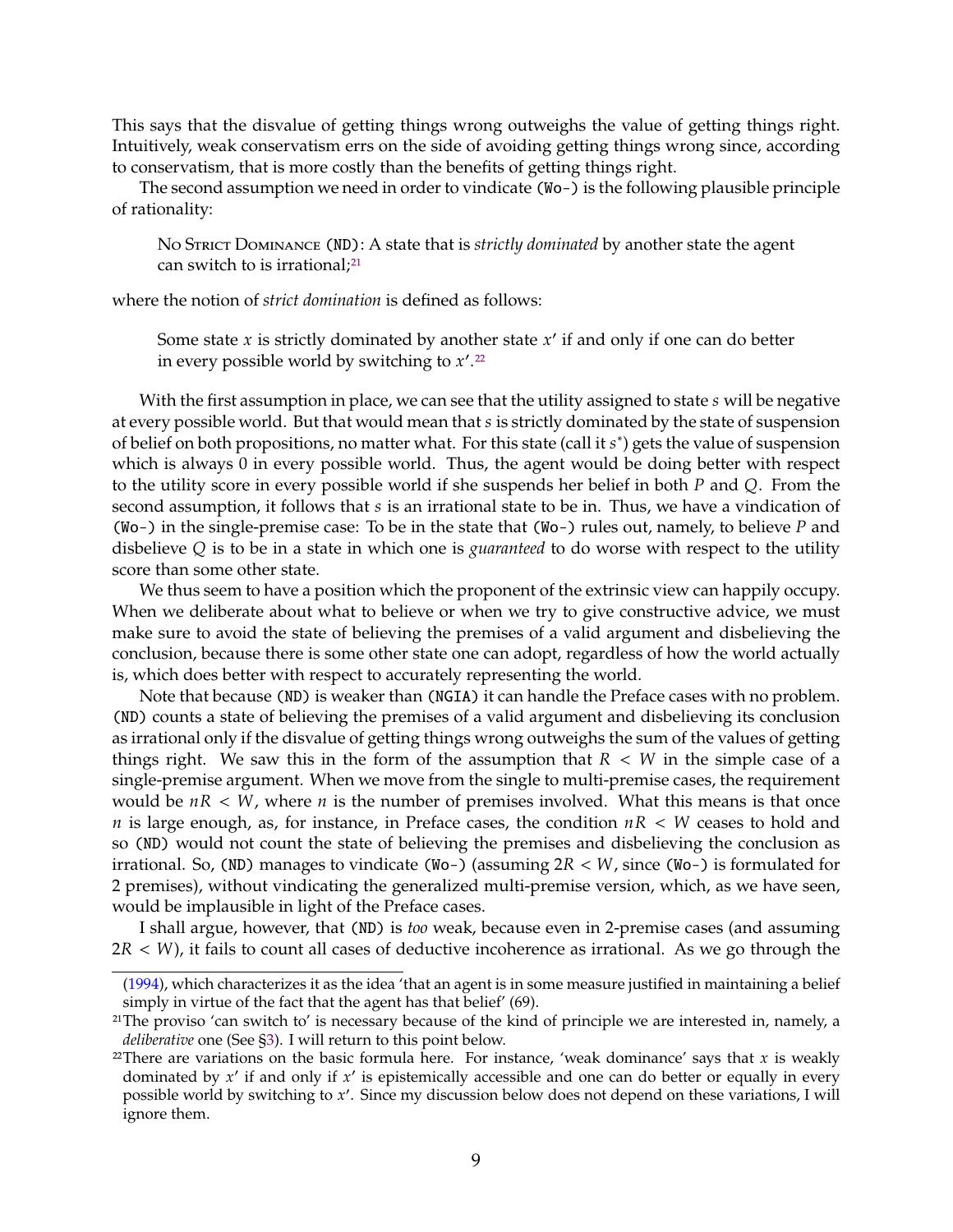<span id="page-9-0"></span>argument, it is helpful to have a concrete case in mind. So, let us consider Yaya's case again. According to our utility theoretic machinery, Yaya, who believes that the key is in one of the two drawers of her desk and that it is not in the first while disbelieving that it is in the second (call this state  $s_1$ ) could switch to another state which is *guaranteed* to be better no matter how thing turn out to be. This is the state (call is  $s<sub>0</sub>$ ) where she suspends judgment on all the propositions in the argument. Since, given(ND), being in  $s_1$  is irrational, Yaya ought to see to it that she is not in it.

Now, the first thing to note is that for this result to hold  $s_0$  and  $s_1$  would have to be defined over *the same set of propositions,* since otherwise  $s_1$  could accumulate positive values — at least in some worlds — over the propositions which  $s_0$  does not range over, in which case the scales would tip in favor of  $s_1$  in those worlds and so it would not be dominated by  $s_0$ .<sup>[23](#page-0-0)</sup>

So, our starting point in the story about why a state like  $s_1$  (state of believing the premises of a 2-premise valid argument, and disbelieving its conclusion) is irrational would have to be:

(wtn) There is a state,  $s_0$ , defined over the same set of propositions which is guaranteed to do better than  $s_1$ .

Together with:

(ND) If there is a state defined over the same set of propositions the agent can switch to which is guaranteed to do better than  $s_1$ , then  $s_1$  is irrational.

This seems to entail:

(c)  $s_1$  is irrational.

The problem is that for this argument to work we need something stronger than (wtn). In particular, what we need is:

(wtn') There is a state,  $s_0$ , defined over the same set of propositions that *the agent can switch to* which is guaranteed to do better than  $s_1$ .

But there is reason to doubt that (wtn') is true. As I originally described the case, Yaya comes to have her belief that the key is in either of the two drawers through the testimony of a trusted friend. But notice that if Yaya suspends judgment on the propositions involved in the argument, in particular, that the key is in either of the two drawers, then there would have to be other beliefs of hers that need to be adjusted: for instance, her belief that her friend's testimony is sufficiently reliable.<sup>[24](#page-0-0)</sup> But in that case her new state would not be  $s_0$ , since it is not exactly like  $s_1$  on the propositions other than those involved in the argument.

Note that the adjustments that Yaya would have to make apply not only to 'upstream' beliefs (such as the belief in the reliability of the friend's testimony), but also to her 'downstream' beliefs:

<sup>&</sup>lt;sup>23</sup>The importance of the corresponding assumption in the case of credence functions is emphasized in Pettigrew [\(2018\)](#page-14-3). Pettigrew is responding to Carr [\(2015\)](#page-13-18), which argues that if we allow comparisons between partial credence functions (i.e., credence function that are not defined over all possible propositions), then any non-omniscient credence function would be dominated by some credence function, namely, a credence function defined over a larger set of propositions such that it tips the utility scale in favor of the latter function. Pettigrew proposes to avoid this problem by restricting the comparisons between states defined over the same set of propositions. See also Talbot [\(2017:](#page-14-16)fn. 22).

<sup>24</sup>Non-reductivists about testimony would resist this description: Yaya does not need another belief about the friend's reliability; the testimony is itself enough to justify her belief. If the reader finds this view compelling, then they can replace the belief about the reliability of testimony with whatever belief they find plausible as a candidate justifier for Yaya's belief.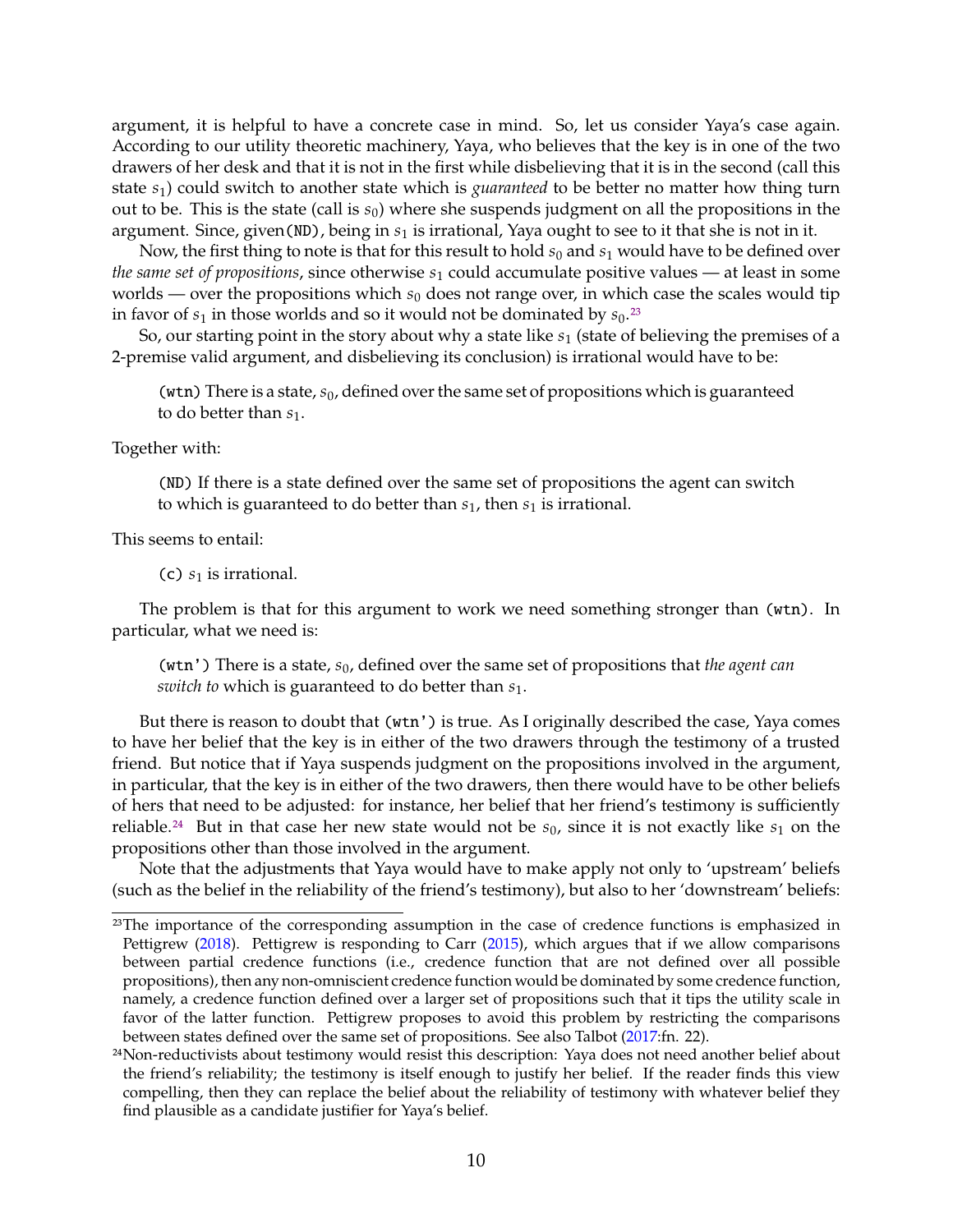<span id="page-10-0"></span>for instance, if Yaya's belief that, say, the key is in the house is based on her belief that it is in either drawer of the desk, then suspending on the latter belief would mean that she loses her justification for the former. So, an adjustment seems to be called for.

And this fact seems to be true of just about any belief: For any belief, there are some attitudes that she could not rationally have if she suspends judgment on that belief.<sup>[25](#page-0-0),[26](#page-0-0)</sup> If so, then we can't assume that the state that is identical to one's original state but suspends judgment on *only* the three propositions in the argument is necessarily one which one can switch to. That is because suspending a given belief can have repercussions for other attitudes that one has, which would make it impossible to suspend on only the propositions involved in the argument and leave everything else intact.

The upshot is this. To show that a given state is irrational by appeal to (ND), one must find a state, which (1) is defined over the same set of propositions, (2) suspends judgment on the propositions involved in the argument, (3) assigns exactly the same attitudes to every other proposition, and (4) is available for the agent to switch to. While we can certainly find a state that satisfies 1–3, there is no reason to expect that such a state is guaranteed to be among those that are available for the agent to switch to. Since, according to (ND), we can only say that the state is irrational if we can find a dominant state which the agent can switch to, this implies that there is no guarantee that all deductively incoherent states are counted as irrational.<sup>[27](#page-0-0)</sup>

It might be tempting to try to salvage the dominance argument by strengthening (ND). One might thus propose dropping the requirement that the strictly dominant state be *available* to the agent to switch to:

(ND'): If there is a state defined over the same set of propositions which is guaranteed to do better than  $S_1$ , then  $S_1$  is irrational.

Unfortunately, however, this proposal fails to capture the appropriate sense of normativity. Recall that the target here is not merely a classificatory notion of normativity, but a response-guiding notion in the sense illustrated in cases of deliberation and constructive advice in [§3.](#page-3-0) This seems to make the availability requirement indispensable. After all, according to the dominance account, the explanation of why one should avoid an inconsistent state is that being in that state is strictly

 $25$ See Rosa [\(2019\)](#page-14-17) for a defense of some bridge principles concerning the attitude of suspension. Rosa defends the following principle: '(A) If  $\phi_1$ , ...,  $\phi_n \vdash \psi$  then there is a reason against one's both believing all of  $\phi_1$ , ...,  $\phi_n$  and suspending judgment about  $\psi'$ . This principle may be sufficient for my purposes. Since Yaya already has a reason to avoid the state of suspending on whether the key is in either of the two drawers and believing some propositions which together entail this, that state is not available for her to switch to. However, I do not think that we need anything as ambitious as a bridge principle for my argument to go through. As long as it is true that for any belief there are some attitudes that the agent cannot rationally have if she suspends, my argument is in the clear. The reason why such a state is not available need not have anything to do with logic.

<sup>26</sup>Some might argue for a stronger claim: that there are certain kinds of attitudes which one cannot (not merely rationally, but conceptually) continue to have if one suspends on a given attitude. Suppose, for instance, that propositional attitudes are 'transparent' in the sense that one has a second-order belief that one has a given propositional attitude only if one actually has the attitude in question. In that case, my second-order belief that I believe that  $P$  is a feature of my doxastic state which cannot survive if I suspend judgment on  $P$ . Transparency, in this sense, is admittedly a controversial thesis, but it serves well to illustrate the idea. I borrow this example from Berker [\(2013\)](#page-13-5).

<sup>27</sup>It is worth noting that my argument, if successful, shows more than just (ND)'s inability to vindicate a deductive coherence norm such as (Wo-). It shows that (ND) has trouble vindicating *any* coherence requirement on belief (in the response-guiding sense) — whether *deductive* like (Wo-) or otherwise.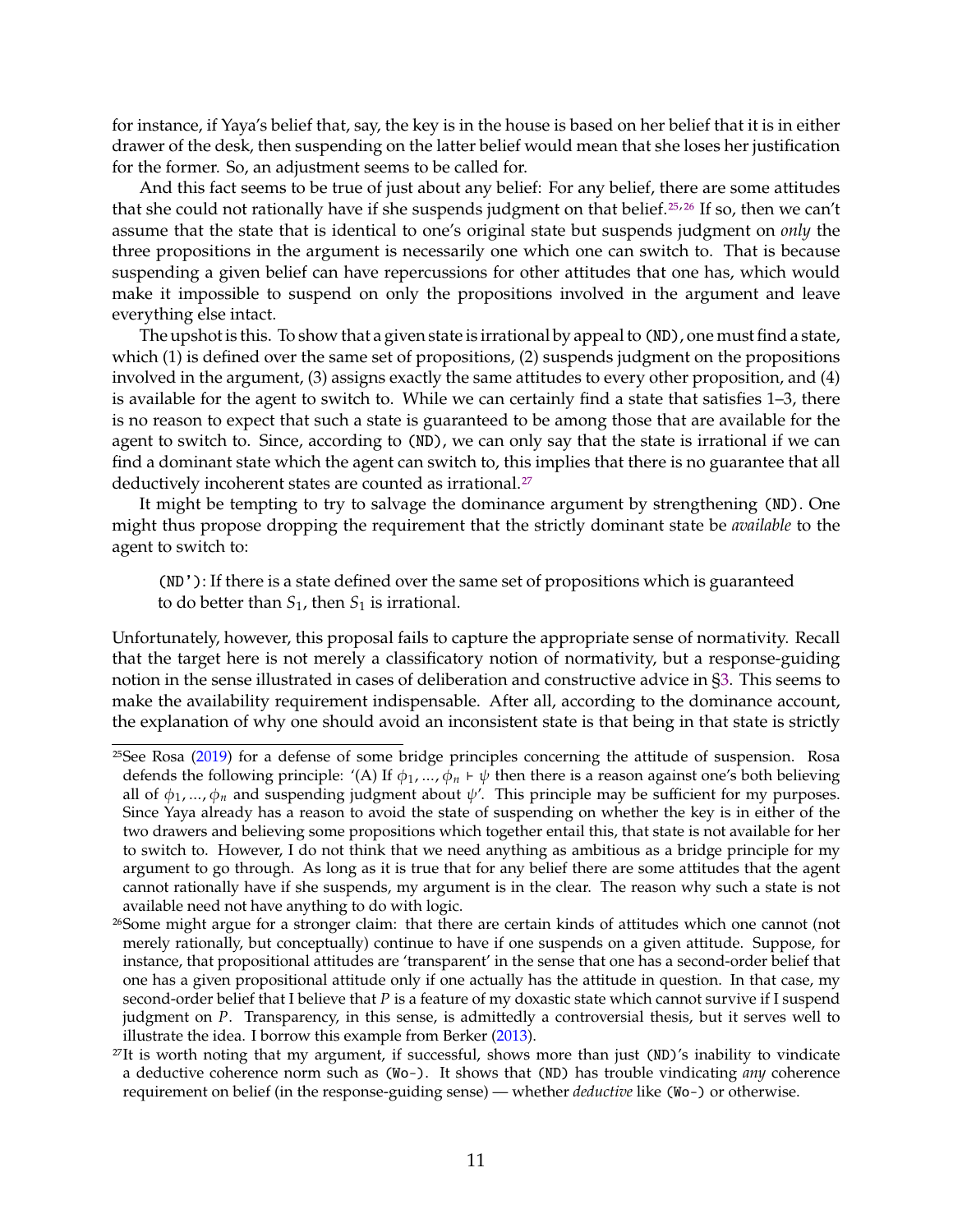dominated by another. But unless the dominant state is available for the agent to switch to, it is hard to see how this could enter into her deliberation about what to believe.

An analogy helps to clarify this point. Suppose I want to strip a wire. Let us assume that it is always better to use a wire stripper than to use one's teeth to strip a wire (which, let us assume, is a method I should never use). But suppose I do not have a wire stripper. What should I do? Does the fact that using a wire stripper is better than using my teeth show that I should not use my teeth? It seems clear to me that it does not. I want to know how to strip this wire now, and knowing that there is some better way which, as it happens, is not available to me, does not help me one bit in deciding what to do. Of course, this is not to say that, under the circumstances, stripping the wire using my teeth *is* a good idea. There may indeed be very good reasons in general —- in this case, having to do with my dental hygiene —- not to use my teeth to strip a wire. The point, rather, is that the fact that there is a better way than using my teeth to strip a wire cannot establish that, in general, I ought not to use my teeth for that purpose. For, in any given situation, it might be that the better way (using a wire stripper) is not available to me, in which case the unavailable possibility of the better way would not be a relevant consideration in my deliberations about what to do.

Just as the possibility of stripping the wire using the superior method is not enough to establish that in general one ought not use one's teeth for that purpose, so the proponent of the dominance-based argument cannot hope to establish that one ought to avoid a belief state by just pointing to the fact that there is some state which dominates it. The existence of this dominant state would be relevant to one's deliberations about what to believe *only if* it is available for the agent to rationally switch to.

If this is right, then we cannot strengthen (ND) by dropping the availability requirement. Admittedly, I have said very little about the notion of 'availability', but note that all that is needed to block the argument from (wtn) and (ND) to the conclusion that  $s_1$  is irrational is that the set of states which are *available* to the agent be a proper subset of the set of all possible states. For, supposing that there is a state defined over the same set of propositions which is guaranteed to do better than  $s_1$ , we get the conclusion through (ND) that  $s_1$  is irrational only if we can also assume that the dominant state is among those that are available for the agent switch to. But as long as the set of available states is a proper subset of the set of all possible states, we cannot assume that and therefore the argument fails.

### <span id="page-11-0"></span>**5 CONCLUSION**

In this paper, I have argued against two versions of the view that wants to explain the normativiy of structural, deductive coherence norms in terms of *the aim of truth*. According to the first version, we must avoid deductively incoherent states because doing so guarantees having an inaccurate attitude. Following a well-established tradition, I've argued that the Preface cases are enough to show that this idea is too strong. The second version, avoids this charge by opting for a *comparative* criterion of irrationality: i.e., that a state is irrational if there is another state the agent can switch to which does better with respect to accurately representing the world. However, I argued that this version is *too* weak: even when restricted to 2-premise arguments, it fails to count all cases of deductive incoherence as irrational.

Where does this leave us with respect to the question of the source of the normativity of logic? There are two options that remain open, which I would like to quickly sketch before closing. The first option is the 'evidentialist' view put forward originally by Niko Kolodny, which seeks to reject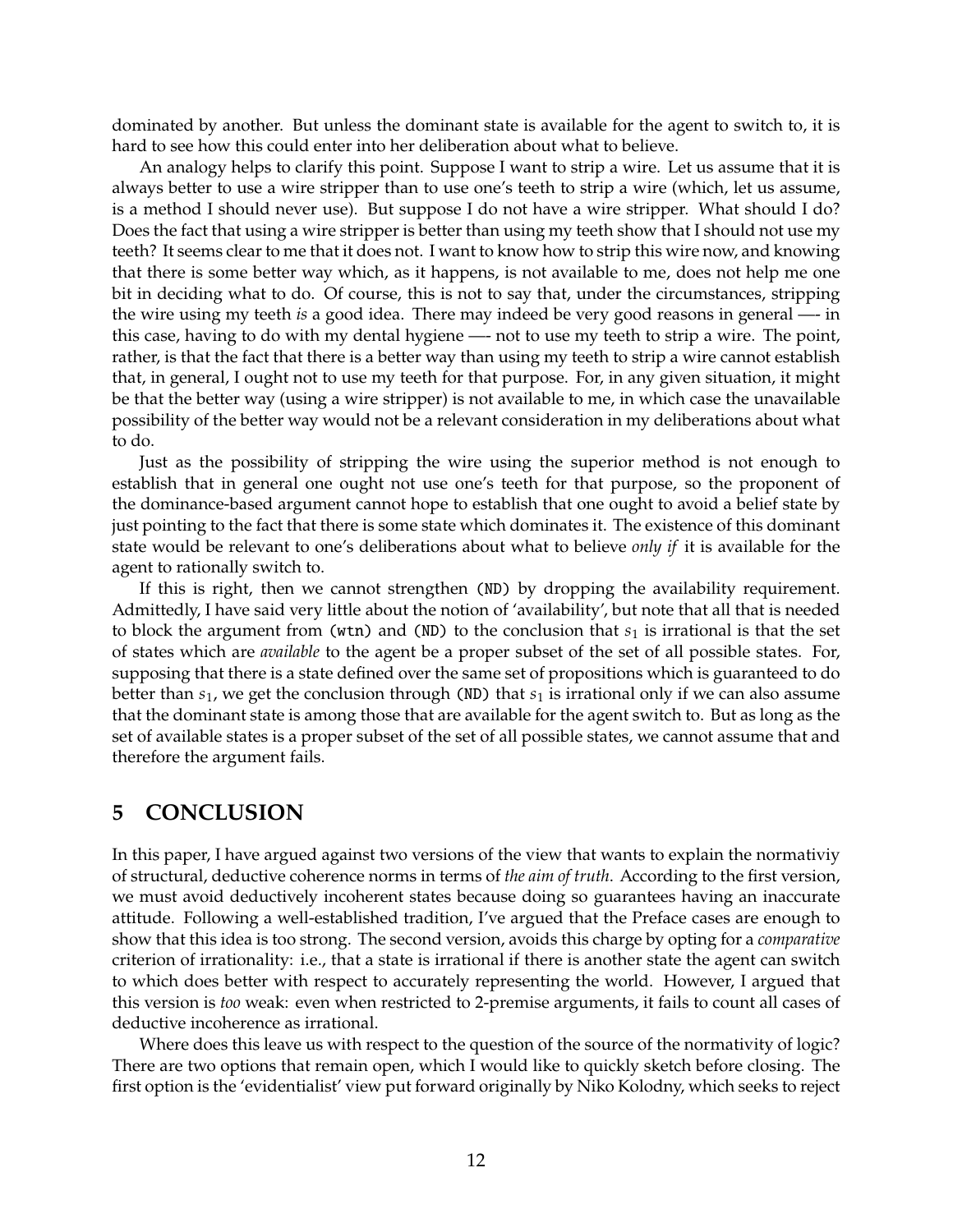<span id="page-12-0"></span>the very idea that there are any structural, deductive norms of coherence.<sup>[28](#page-0-0)</sup> According to the evidentialist proposal, the apparent normativity of logic can be explained by our *responsiveness to reasons*. In a nutshell, the idea is that someone who believes the premises of a valid argument and disbelieves its conclusion is failing to respond correctly to her reasons: Either she fails to see the reason against the premises or those in favor of the conclusion. In either case, what's bad about being incoherent is not that one violates some norm or principle; rather, the problem is with her responsiveness to reasons.

The evidentialist proposal can be viewed as a version of the extrinsic view in that it accepts the first component of the view — that logical validity is to be defined independently of our doxastic lives — and only slightly tweaks the second: The *apparent* coherence norms are vindicated by showing that following them contributes to the aim of having true beliefs and avoiding false ones.

The second option represents a much more radical departure. It rejects the very idea that logic is to be understood independently of our doxastic lives. According to this view, the normativity of logic is *intrinsic* to it as logic itself is a normative enterprise.<sup>[29](#page-0-0)</sup> One way of developing the intrinsic view is along broadly Kantian lines by claiming that logic is in the business of laying out (formally — in a sense of 'formal' to be clarified) the norms that *constitutively* govern belief and doxastic reasoning more generally.[30](#page-0-0)

Needless to say, there is much more to say about each of these options and I want to remain completely neutral between them here. I hope to return to both options in future work.

#### **ACKNOWLEDGMENTS**

I wish to thank Fabrizio Cariani, Reza Hadisi, Tom Lockhart, Will Small, Julia Staffel, Daniel Sutherland, and Brian Talbot for helpful comments and suggestion on earlier versions. Thanks also to the audiences at Epistemology of Reasoning conference at the University of Cologne, Logic Rulez?! conference at Wiener Forum für Analytische Philosophie, APA Central, the Society of Exact Sciences Conference at University of Connecticut, Work in Progress talk series at the University of Illinois' Philosophy Department, and two anonymous referees.

<sup>&</sup>lt;sup>28</sup>See Kolodny [\(2005,](#page-13-10) [2007\)](#page-13-4). The view has attracted a lot of attention recently with many attempting to apply the basic idea to different structural, coherence norms. See, for instance, Kiesewetter [\(2017\)](#page-13-19), though it should be noted that the latter's view is subtly, but importantly different from Kolodny. For a more recent example of an attempt to expand the application of the evidentialist proposal, see Lasonen-Aarnio [\(2020\)](#page-13-20).

 $^{29}$ A recent proponent of this view is Hartry Field. After arguing that the standard definitions of logical validity fails, Field [\(2015\)](#page-13-7) proposes a quasi-realist account of logical validity, 'projectivism'. Field does not develop the account in much detail. Indeed, as he admits, he 'deliberately present[s] the general idea in such a way as to allow it to be filled out in more than one way' (27).

<sup>30</sup>See Oza [\(forthcoming\)](#page-13-21) for further disucssion.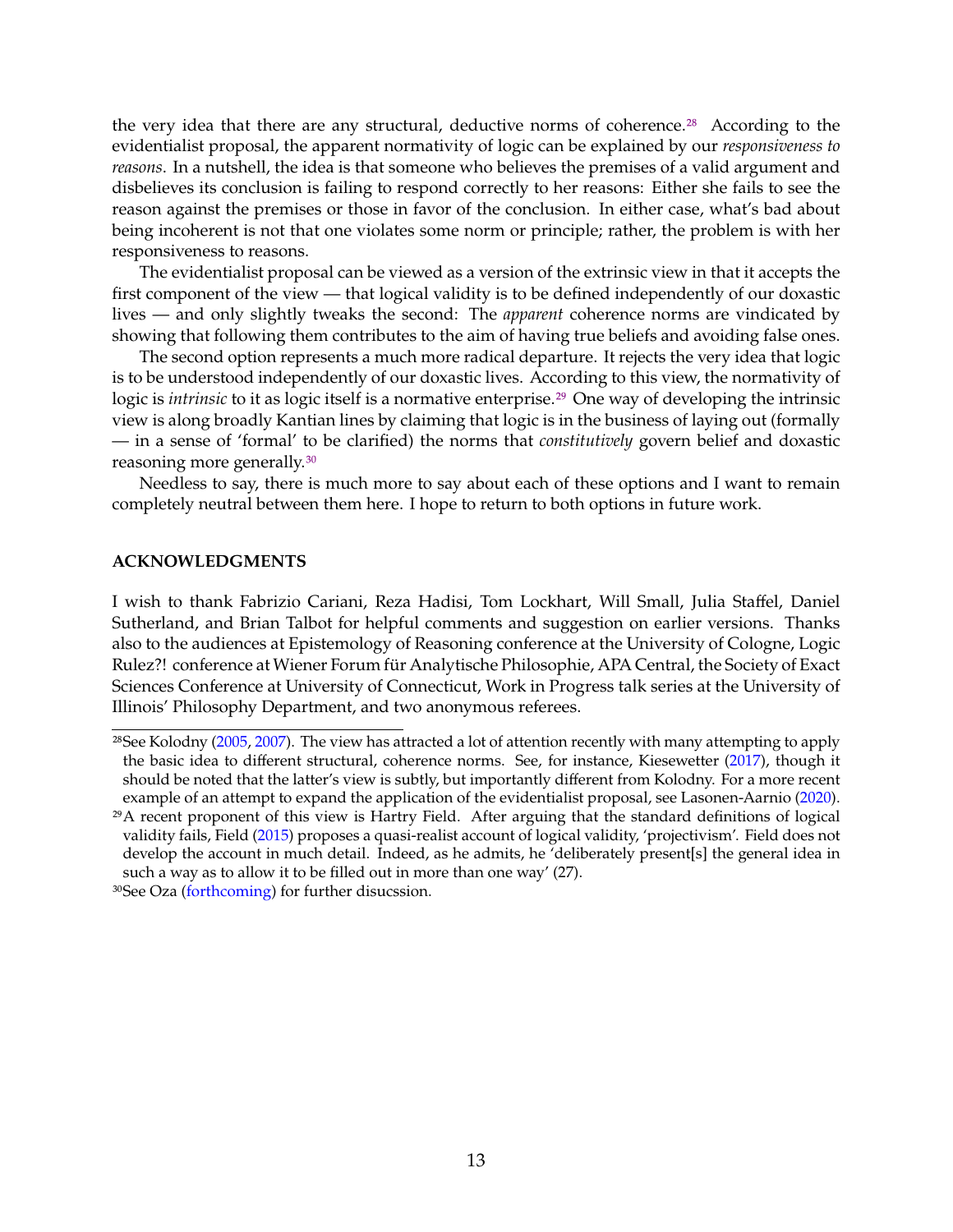## **REFERENCES**

<span id="page-13-12"></span>Beall, J. C. and Greg Restall (2006). *Logical Pluralism*. Oxford University Press (cit. on p. [6\)](#page-5-1).

- <span id="page-13-5"></span>Berker, Selim (2013). "The Rejection of Epistemic Consequentialism". In: *Philosophical Issues* 23.1, pp. 363–387 (cit. on pp. [3,](#page-2-0) [11\)](#page-10-0).
- <span id="page-13-11"></span>Besson, Corine (Oct. 2019). "Logical Expressivism and Carroll's Regress". en. In: *Royal Institute of Philosophy Supplements* 86, pp. 35–62 (cit. on p. [5\)](#page-4-0).
- <span id="page-13-8"></span>Bledin, Justin (2014). "Logic Informed". In: *Mind* 123.490, pp. 277–316 (cit. on p. [3\)](#page-2-0).
- <span id="page-13-3"></span>Broome, John (Dec. 1999). "Normative Requirements". In: *Ratio* 12.4, pp. 398–419 (cit. on pp. [3,](#page-2-0) [6\)](#page-5-1).
- <span id="page-13-13"></span>— (Oct. 2005). "Does Rationality Give Us Reasons?" In: *Philosophical Issues* 15.1, pp. 321–337 (cit. on p. [6\)](#page-5-1).
- <span id="page-13-18"></span>Carr, Jennifer (2015). "Epistemic Expansions". In: *Res Philosophica* 92.2, pp. 217–236 (cit. on p. [10\)](#page-9-0).
- <span id="page-13-9"></span>Carroll, Lewis (1895). "What the Tortoise Said to Achilles". In: *Mind* 4.14, pp. 278–280 (cit. on p. [4\)](#page-3-1).
- <span id="page-13-17"></span>Christensen, David (1994). "Conservatism in Epistemology". In: *Noûs* 28.1, pp. 69–89 (cit. on p. [8\)](#page-7-0).
- <span id="page-13-14"></span>— (2005). *Putting Logic in Its Place: Formal Constraints on Rational Belief*. Oxford University Press (cit. on p. [7\)](#page-6-1).
- <span id="page-13-16"></span>Easwaran, Kenny (2016). "Dr. Truthlove or: How I Learned to Stop Worrying and Love Bayesian Probabilities\*". In: *Nous* 50.4, pp. 816–853 (cit. on p. [8\)](#page-7-0).
- <span id="page-13-2"></span>Easwaran, Kenny and Branden Fitelson (2015). "Accuracy, Coherence and Evidence". In: *Oxford Studies in Epistemology*. Ed. by Tamar Szabó Gendler and John Hawthorne. Vol. 5. Oxford University Press, pp. 61–96 (cit. on pp. [3,](#page-2-0) [7,](#page-6-1) [8\)](#page-7-0).
- <span id="page-13-7"></span>Field, Hartry (May 2015). "What Is Logical Validity?" In: *Foundations of Logical Consequence*. Oxford University Press, pp. 32–70 (cit. on pp. [3,](#page-2-0) [6,](#page-5-1) [13\)](#page-12-0).
- <span id="page-13-15"></span>Joyce, James M. (Dec. 1998). "A Nonpragmatic Vindication of Probabilism". In: *Philosophy of Science* 65.4, pp. 575–603 (cit. on p. [8\)](#page-7-0).
- <span id="page-13-19"></span>Kiesewetter, Benjamin (2017). *The Normativity of Rationality*. English. Oxford University Press (cit. on p. [13\)](#page-12-0).
- <span id="page-13-10"></span>Kolodny, Niko (2005). "Why Be Rational?" In: *Mind* 114.455, pp. 509–563 (cit. on pp. [5,](#page-4-0) [13\)](#page-12-0).
- <span id="page-13-4"></span>— (2007). "How Does Coherence Matter?" In: *Proceedings of the Aristotelian Society* 107, pp. 229–263 (cit. on pp. [3,](#page-2-0) [7,](#page-6-1) [13\)](#page-12-0).
- <span id="page-13-20"></span>Lasonen-Aarnio, Maria (Mar. 2020). "Enkrasia or Evidentialism? Learning to Love Mismatch". en. In: *Philosophical Studies* 177.3, pp. 597–632 (cit. on p. [13\)](#page-12-0).
- <span id="page-13-0"></span>MacFarlane, John (2004). "In What Sense (If Any) Is Logic Normative for Thought". In: *Unpublished Manuscript*, pp. 1–25 (cit. on pp. [2,](#page-1-1) [6\)](#page-5-1).
- <span id="page-13-1"></span>— (2017). "Is Logic a Normative Discipline?" In: *Unpublished Manuscript*, pp. 1–18 (cit. on p. [2\)](#page-1-1).
- <span id="page-13-6"></span>McHugh, Conor (2011). "What Do We Aim at When We Believe?" In: *Dialectica* 65.3, pp. 369–392 (cit. on p. [3\)](#page-2-0).
- <span id="page-13-21"></span>Oza, Manish (forthcoming). "The Value of Thinking and the Normativity of Logic". In: *Philosophers' Imprint* (cit. on p. [13\)](#page-12-0).